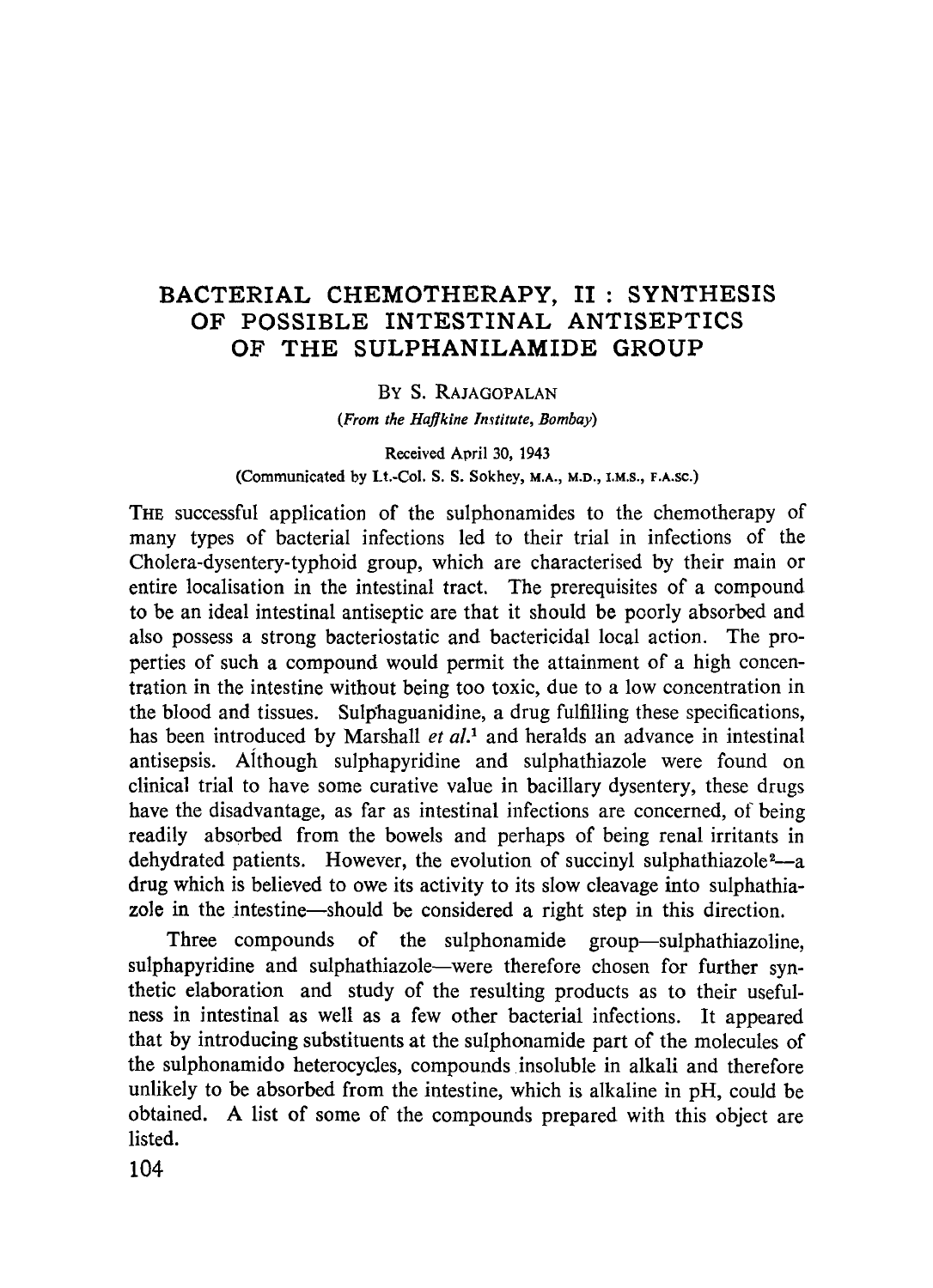| Serial<br>No. |                                                                                                         |                                                     | Nitrogen percentage  |                      |
|---------------|---------------------------------------------------------------------------------------------------------|-----------------------------------------------------|----------------------|----------------------|
|               | Name                                                                                                    | M.P./ <sup>°</sup> C.                               | Found                | Required             |
| 27            | 3-Methyl, 2-sulphanilimido, 2: 3-dihydro-<br>thiazoline                                                 | 196–98                                              | $15-4$               | 15.5                 |
| 28            | 3-Ethyl, 2-sulphanilimido, 2:3-dihydro-<br>thiazoline                                                   | $181 - 82$ dec.                                     | 14.6                 | 14.7                 |
| 29            | N <sup>1</sup> -Phenyl sulphathiazoline                                                                 | glassy liquid at<br>156, which clears<br>at ca. 185 | 12.6                 | 12.6                 |
|               | N <sup>4</sup> -Acetyl, N <sup>1</sup> -phenyl sulphathiazoline<br>$\ddot{\phantom{1}}$                 | $230 -$                                             |                      |                      |
| 30            | N <sup>1</sup> -Allyl sulphathiazoline<br>$\ddotsc$                                                     | 186-89, softg. 187                                  | 13.8                 | 14.1                 |
|               | $N4$ -Acetyl, $N1$ -allyl sulphathiazoline<br>$\ddot{\phantom{a}}$                                      | 179 - 81, sintg. 176                                |                      |                      |
| 32            | $1-p$ , Nitrobenzyl, 2-sulphanilimido, $1:2-$<br>dihydro pyridine                                       | 234 dec.                                            | $14-4$               | 14.6                 |
|               | 1-p. Nitrobenzyl-2-acctyl sulphanilimido,<br>1:2-dihydropyridine                                        | $215 - 18$                                          | $\ddot{\phantom{1}}$ | $\ddot{\phantom{0}}$ |
| 33            | $1-p$ , Nitrobenzyl-2- $(p, n$ itrobenzylamino)-<br>benzene sulphonilimido, 1 : 2-dihydro-pyri-<br>dine | $208 - 10$                                          | $13 - 3$             | 13.3                 |
| 34            | 3-p. Nitrobenzyl-2-sulphanilimido, 2: 3-di-<br>hydrothiazole                                            | 199-200 dec.                                        | 13.8                 | 14.4                 |
| 35            | 3-m, Nitrophenacyl-2-sulphanilimido, 2:3-<br>dihydrothiazole                                            | $238 - 39$                                          | 13.4                 | $13 - 4$             |
|               | 3-m, Nitrophenacyl-2-acetyl-sulphanilimido,<br>2:3-dihydrothiazole                                      | $216 - 18$                                          | $\ddot{\phantom{0}}$ | $\ddot{\phantom{0}}$ |

The nitro aralkyl derivatives (Nos. 32-35) were selected because of the high activities reported for a somewhat similar compound,  $N<sub>1</sub>$ <sup>4</sup> 4'-nitrobenzyl sulphanilamide.<sup>3</sup>

There are two alternative structures possible for the compounds obtained by the above kind of operation on the sulphonamides. Taking the example of one of the sulphonamido heterocycles, namely, sulphapyridine, the introduction of an alkyl radical (R) can furnish the following isomeric products.



The production of one or other of the isomeric forms are conditioned by the experimental technique adopted and have recently been well investigated. The nomenclature adopted for the compounds reported herein are, therefore, in accordance with these studies.<sup>4,5</sup>

#### *Experimental*

*3-Methyl-and 3-ethyl, 2-sulphanilimido, 2: 3-dihydrothiazolines* (Nos. 27 and 28) were obtained by the action of a slight excess of the appropriate alkyl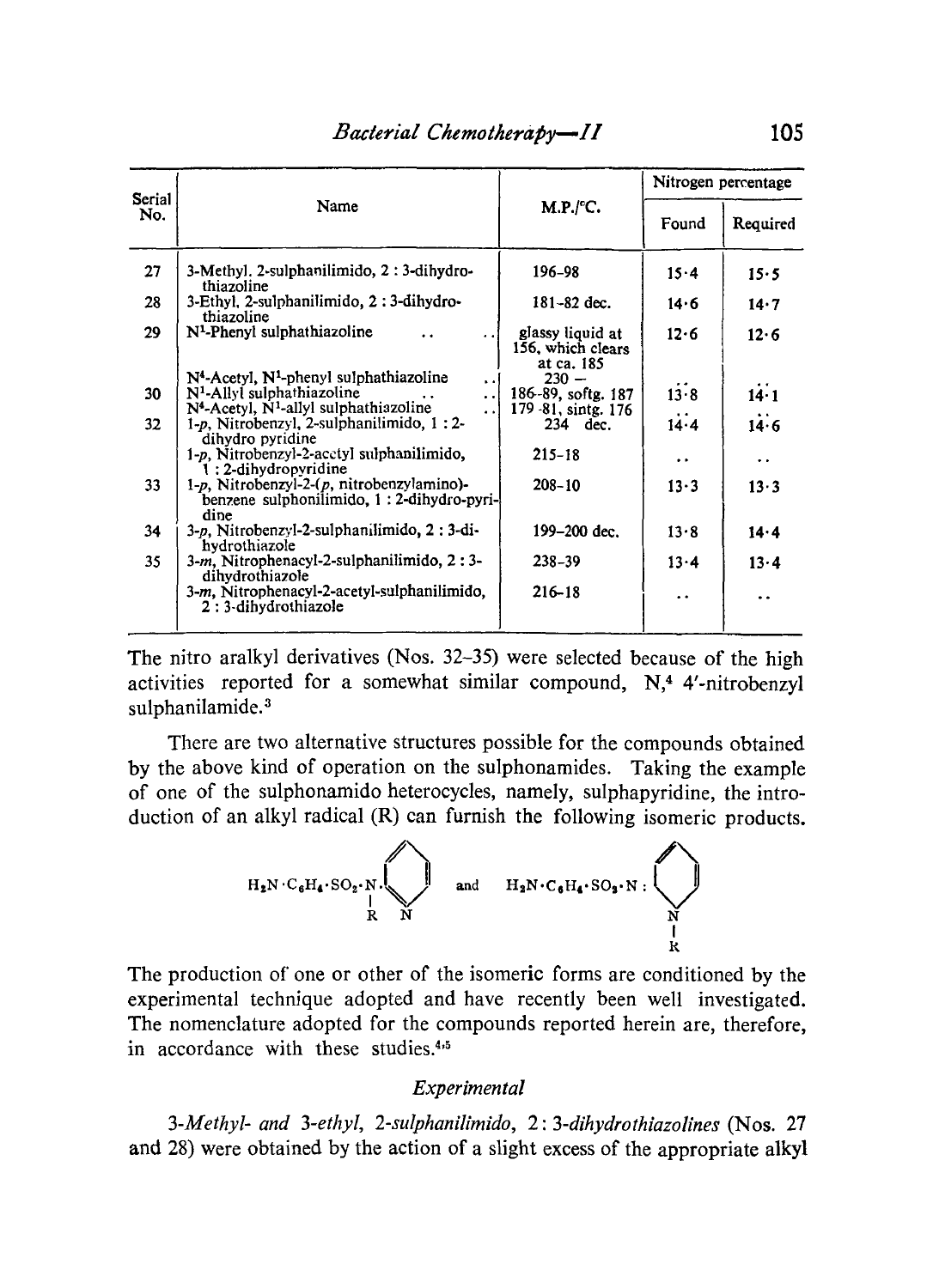sulphate or iodide on an aqueous alkaline solution of sulphathiazoline. They consisted of colourless needles or plates after crystallisation from alcohol.

*N1-Phenyl sulphathiazoline* (No. 29): *2-Anilino thiazoline.--The* method available in literature<sup> $\epsilon$ </sup> gave only a poor yield of this compound. A modified procedure afforded the desired amine in a very much better yield; a mixture of  $\beta$ -bromoethylamine hydrobromide (10 gm.) in water and phenyl *isothio*cyanate (6.7 gm., 1 mol.) was cooled and treated with excess of 20 per cent. sodium hydroxide. The separated crystals were purified through a dilute hydrochloric acid solution and separated from alcohol in colourless needles, m.p.  $158-60^\circ$ .

*NI-Phenyl sulphathia2oline* was prepared by the acid hydrolysis of its N4-acetyl derivative, in turn obtained by condensation of acetyl sulphanilyl chloride with anilino thiazoline in pyridine according to general procedure.

*Na-Allyl sulphathiazoline* (No. 30): *2-Allylamino thiazoline,* prepared by the same procedure as adopted for 2-anilino thiazoline, was obtained as an oil which was used as such without further purification.

The sulphonamide (No. 30) was prepared as usual from the above amine.

1-p, Nitrobenzyl-2-(p, nitrobenzylamino-) benzene sulphonimido, 1:2*dihydro pyridine.--A* mixture of equimolecular amounts of sodium sulphapyridine and p-nitrobenzyl bromide in alcohol was refluxed until a neutral reaction resulted. The desired compound, which is insoluble in both dilute hydrochloric acid and sodium hydroxide, was separated from the accompanying basic monosubstitution product (No. 32) and from unreacted sulphapyridine.

*The compounds* (Nos. 32, 34, 35) were obtained by the acid hydrolysis of the corresponding N4-acetyl derivatives, which in their turn were prepared by the interaction of the respective  $N<sup>1</sup>$ -sodio sulphonamides and the appropriate alkyl bromides in alcoholic solution.

The nitro compounds (Nos. 32-35) were obtained as yellow crystals from pyridine.

The author desires to express his gratefulness to Lt.--Col. Sokhey for his keen interest and encouragement and to the Lady Tata Memorial Trust for the award of a Scholarship.